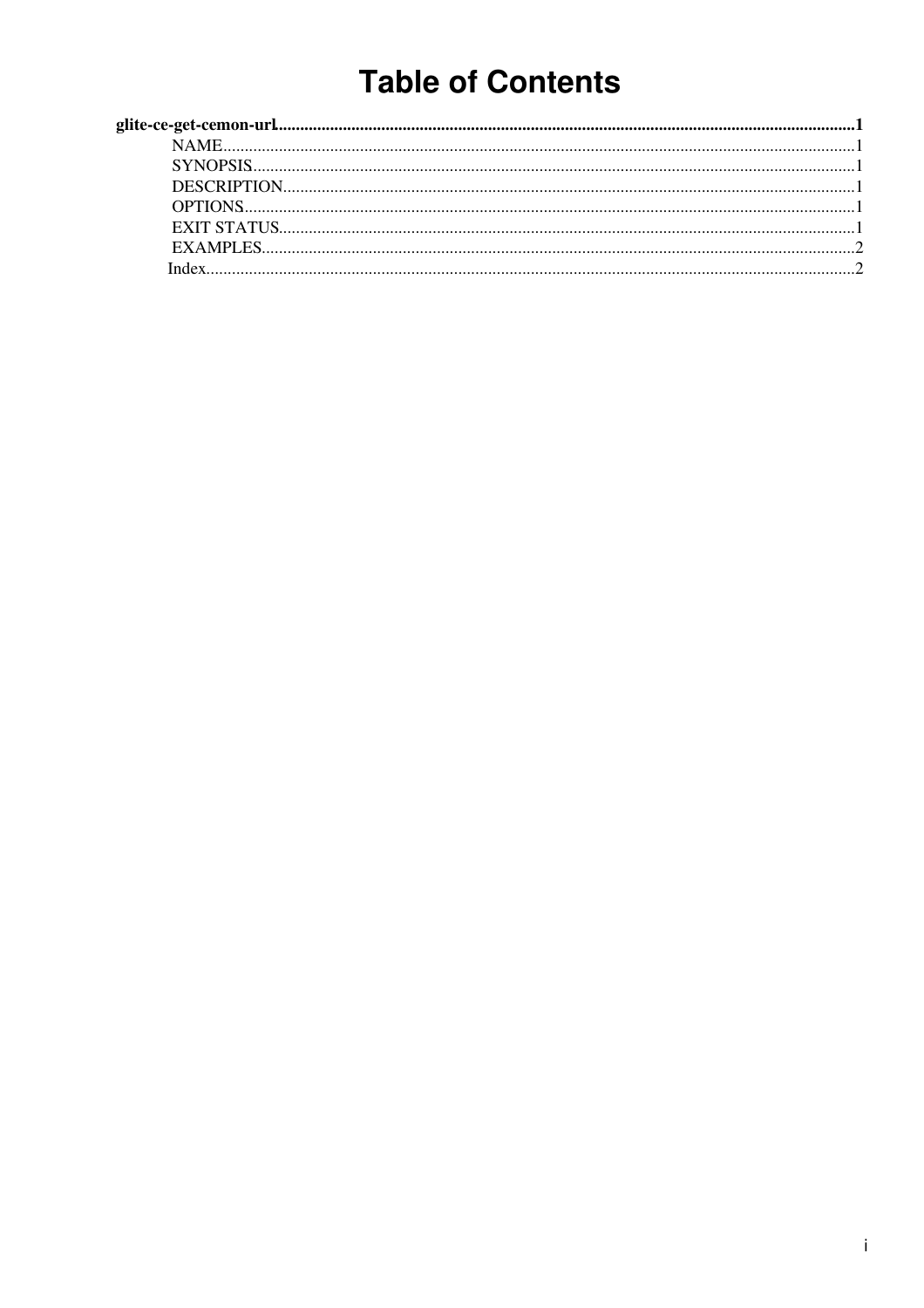# <span id="page-1-0"></span>**glite-ce-get-cemon-url**

Section: User Commands (1) [Index](#page-2-2)

### <span id="page-1-6"></span><span id="page-1-1"></span>**NAME**

glite-ce-get-cemon-url - Returns the end-point of the CEMon service coupled to the considered CREAM service.

#### <span id="page-1-7"></span><span id="page-1-2"></span>**SYNOPSIS**

<span id="page-1-8"></span>**glite-ce-get-cemon-url [options] <host>[:<port>]**

### <span id="page-1-3"></span>**DESCRIPTION**

glite-ce-get-cemon-url is the command used to get the URL of the CEMon service coupled to the considered CREAM service. This CEMon service can then be contacted to get information about CREAM jobs, about the CE characteristics and status, etc. (this depends on the installed CEMon sensors).

#### <span id="page-1-9"></span><span id="page-1-4"></span>**OPTIONS**

**--help, -h**

Displays command usage.

**--conf file\_name, -c file\_name**

Specifies the user specific configuration file.

**--donot-verify-ac-sign, -A**

Allows the execution of the command even if the VO voms server certificate is not installed.

**--debug, -d**

When this option is specified, debugging information is displayed on the standard output and written also into the file glite-ce-get-cemon-url\_CREAM\_<username> <date> <time>.log file under (by default) the /tmp/glite\_cream\_cli\_logs directory.

#### **--logfile file\_name, -l file\_name**

When this option is specified, a command log file (whose pathname is file name) is created.

**--version, -v**

Displays the version of the CREAM CLI software.

#### <span id="page-1-10"></span><span id="page-1-5"></span>**EXIT STATUS**

glite-ce-get-cemon-url exits with a status value of 0 (zero) upon success, and >0 (greater than zero) upon failure.